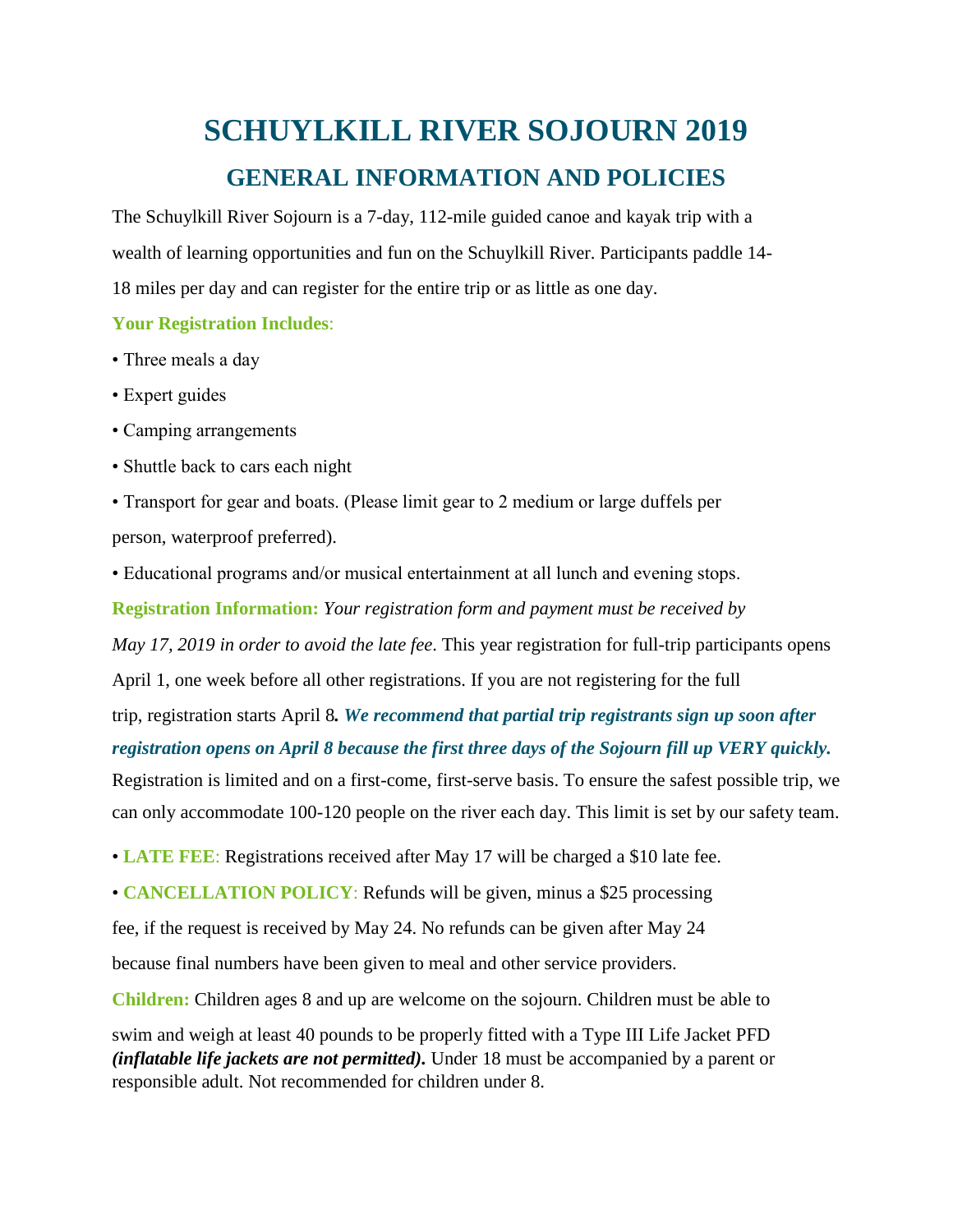**Daily Plan Sheets:** 7-10 days before June 1, you'll receive an e-mail link to download Daily Plan Sheets with each day's itinerary, maps, and other helpful information. Share the Daily Plan Sheets link with family and friends so they can follow your progress down the river. If you don't have e-mail, we will mail your information.

**Sojourn Check-In:** On the morning of the first day you join the Sojourn, you must check in. (Check-in locations are identified on the Daily Plan Sheets, and signs are posted along roadways). You will receive a Sojourn sticker for your boat and your meal ticket/name tag.

**Camping:** You must provide your own camping equipment: tent, sleeping bag, tarp, etc. Many of the camping spots are in municipal riverfront parks with primitive facilities. We make every effort to provide you with the necessary amenities for pleasant camping. Showers are available at some stops. Cooking equipment is not allowed. At some Campsites, tents will be close together. Please be courteous of your neighbors. Quiet time starts at 10 p.m. If you prefer not to camp, a **[list of nearby lodging](https://schuylkillriver.org/wp-content/uploads/2019/03/Sojourn-Lodging-Suggestions.pdf)** is available. Alternate lodging arrangements are your responsibility. Campers are not permitted.

**Meals:** Three meals a day are included in registration. Vegetarian meals are available, but expect pasta and cheese dishes to accommodate vegetarian diets. We'll make an effort to accommodate gluten-free diets if notified in advance.

**Equipment and Car Shuttle:** Every morning your gear is loaded onto a shuttle trailer, and is transported to that evening's campsite. At the end of the day, after everyone is off the river, a shuttle bus will return to that morning's launch site for people who need to move their cars.

**Full Trip Shuttle:** Full-trippers have the option of leaving their cars in Schuylkill Haven and taking a shuttle back from Philadelphia at the end of the trip. You **must register** for the return shuttle through the online registration process. **Please note** that there is also a \$25 charge. *There are a limited number of spaces available for the full-trip shuttle.* If you are not registering online, please send an email to **lbernhard@schuylkillriver.org** to reserve a space on the full-trip shuttle.

**Canoes, Kayaks and Rentals:** You must provide your own kayak or canoe, Type III Life Vest PFD *(inflatable life jackets are not permitted)* and paddles. A maximum of two adults and one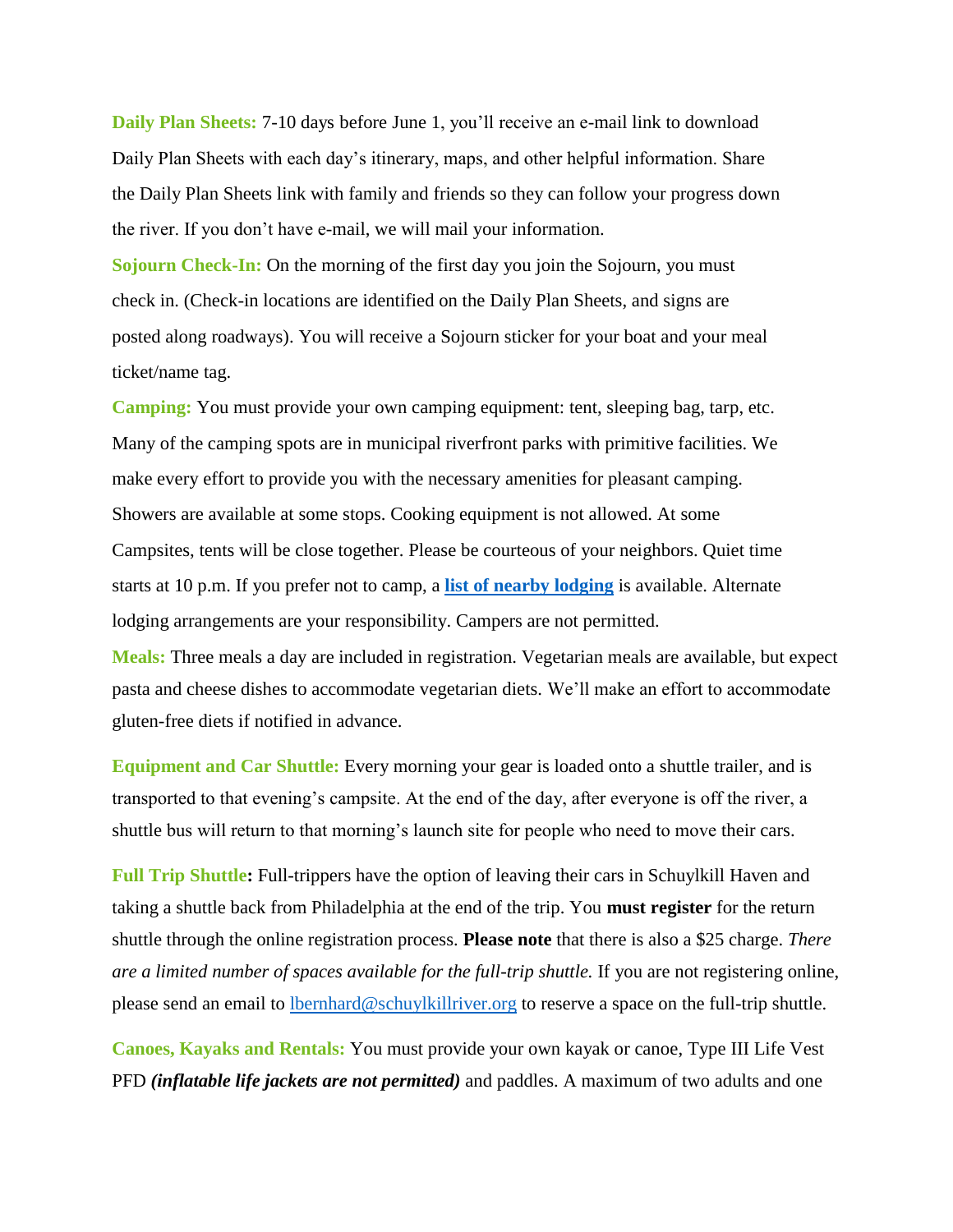child are permitted per canoe. Special exceptions are possible at the discretion of the safety leaders.

**If you wish to rent a kayak**: All kayak rentals are handled by our outfitter, Doug Chapman owner of Take it Outdoors Adventures (doug@takeitoutdoorsadventures.com).

• To register for a kayak rental, **[CLICK HERE](http://events.constantcontact.com/register/event?llr=qnfd7fqab&oeidk=a07eg621bql5139922d)**.

• Kayak rental fees are: 1 day, \$45; 2 days, \$90; 3 days, \$120; 4 days, \$150; 5 days, \$185; 6 days, \$220; 7 days, \$260. Life vests and paddles are included. Fees are paid directly to the outfitter.

**On-River Information:** Every morning before heading on the water there is a **mandatory safety meeting**. During the day our guides and designated safety paddlers guide the group down the Schuylkill River. The group is expected to stay together, and at times will be required to stop and wait for all paddlers to move through a narrow area. Every paddler must stay in front of the last safety boat (sweep boat). The trip involves several dam portages. At these times everyone is encouraged to help other Sojourners carry their boats around the obstruction. Portage wheels are allowed as long as they fit securely and safely inside your own boat.

**Pre-Sojourn Paddling:** If you've never paddled on moving water, it is recommended you receive some instruction or experience. If you need a paddling lesson or want to brush up on your skills, contact a canoe or kayak club in your area such as:

- **Philadelphia:** Philadelphia Canoe Club [www.philacanoe.org](http://www.philacanoe.org/)
- **Berks County:** Keystone Canoe Club [www.keystonecanoeclub.com](http://www.keystonecanoeclub.com/)
- **Take it Outdoors Adventure Group:** [www.takeitoutdoorsadventures.com](http://www.takeitoutdoorsadventures.com/)